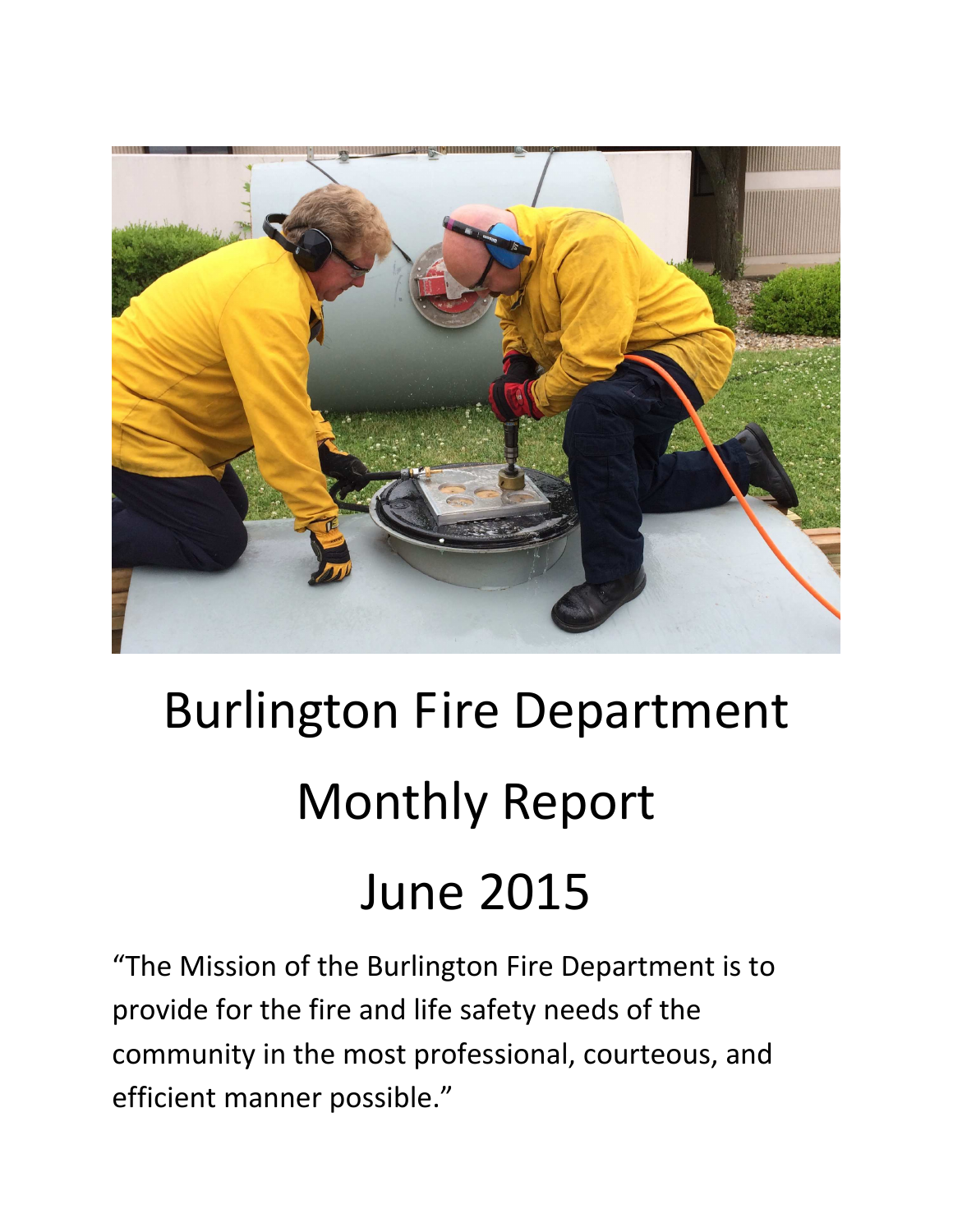#### **Operations**

June 2015 will go down as one of our busiest months ever. There were 456 calls for service. Compared to June of 2014, we are up 100 calls. For the first half of 2015, we are 240 calls ahead of 2014 with a total of 2277 calls. We had 183 overlapping calls.

During the first six months of 2015, we have had 27 calls considered building fires. Sixteen of those fires were contained to the room of origin, meaning the fire did not spread outside of the area where it started. These 16 fires had an average dollar loss of \$8000. The other 11 building fires that spread beyond the room of origin had an average dollar loss of \$40,700. While it is always our goal to limit the fire to the room of origin, sometimes we are not notified until the fire has already progressed beyond the room of origin. At other times the fire may be located too far away from our stations to make a timely response.

The Apparatus Purchasing Committee completed the specifications for a new fire engine. The committee met several times and went on road trips to Iowa City, Cedar Rapids, and Indianapolis. They looked at demonstrator engines from several manufacturers but in the end, the committee chose to write their own specifications to make sure the new engine would meet or exceed our needs. Bid packages were mailed out to several manufacturers with a due date of July  $9^{\text{th}}$ .

#### **Training**

 Capt. Jim Whitaker (retired) taught 3 days of "Gasoline Tanker Emergencies" that included classroom and hands-on evolutions. He developed several props for the class and Reif Oil provided an actual tanker for crews to use during class.

 Crews continued to complete the "Emergency Vehicle Operator's Course" driving tests. The driving course was set up several days on each shift in the RecPlex parking lot. They had to maneuver fire engines and ambulances through several obstacles including diminishing clearance, alley dock, and parallel parking.

 Crews also completed training on our new "Propaks" which are firefighting foam generating devices attached to the end of a hoseline. These were obtained through a grant. They allow crews to use foam on flammable liquids or normal combustibles as needed.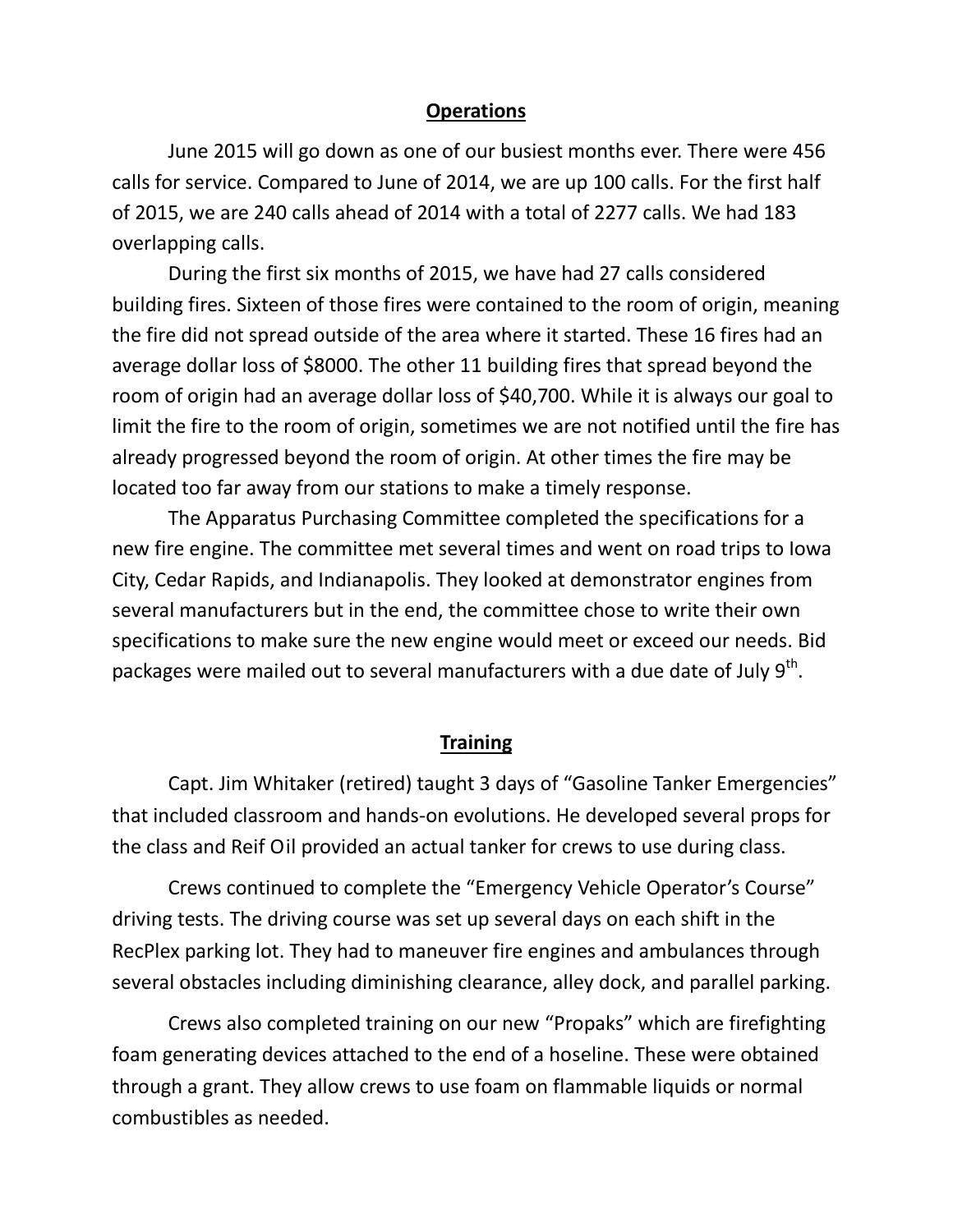### **Fire Prevention**

 In June, Fire Marshal Crooks conducted 32 inspections, witnessed sprinkler system hydro tests at Shearer Foods and the Village Coop, and met with architects working on the Tama Building project. He is also involved in an active fire investigation.

Crews installed 39 smoke detectors in June. Crews continue to do Saturday morning neighborhood canvassing to ensure residents have working smoke detectors. We also receive several requests each month from homeowners to install detectors. Crews also participated in several fire prevention activities including a fire drill at the King's Daughters Home and setting up the fire safety trailer for kids at several events.

#### **Other Activities**

- We hosted the Des Moines County Firefighter's Association Meeting with special guest Capt. Walser of the Cedar Rapids Fire Department and Iowa Task Force 1.
- Deputy Chief Ryan and Chief Trexel served as assessors for the Iowa City Fire Department Promotional Process.
- Fire Marshal Crooks and Deputy Chief Ryan attended meetings with the Iowa DOT concerning the construction plans for US 34/ US 61 intersection.
- Chief Trexel attended the City/County Joint Safety Committee meeting.
- Crews provided EMS standby during the main stage performance each night at Steamboat Days and also participated in Kid's Day.
- Chief Trexel attended the Integrated Emergency Management Course committee meeting.
- Crews went to the Community Field to participate in Super Hero night.

Sincerely, Matt Trexel Fire Chief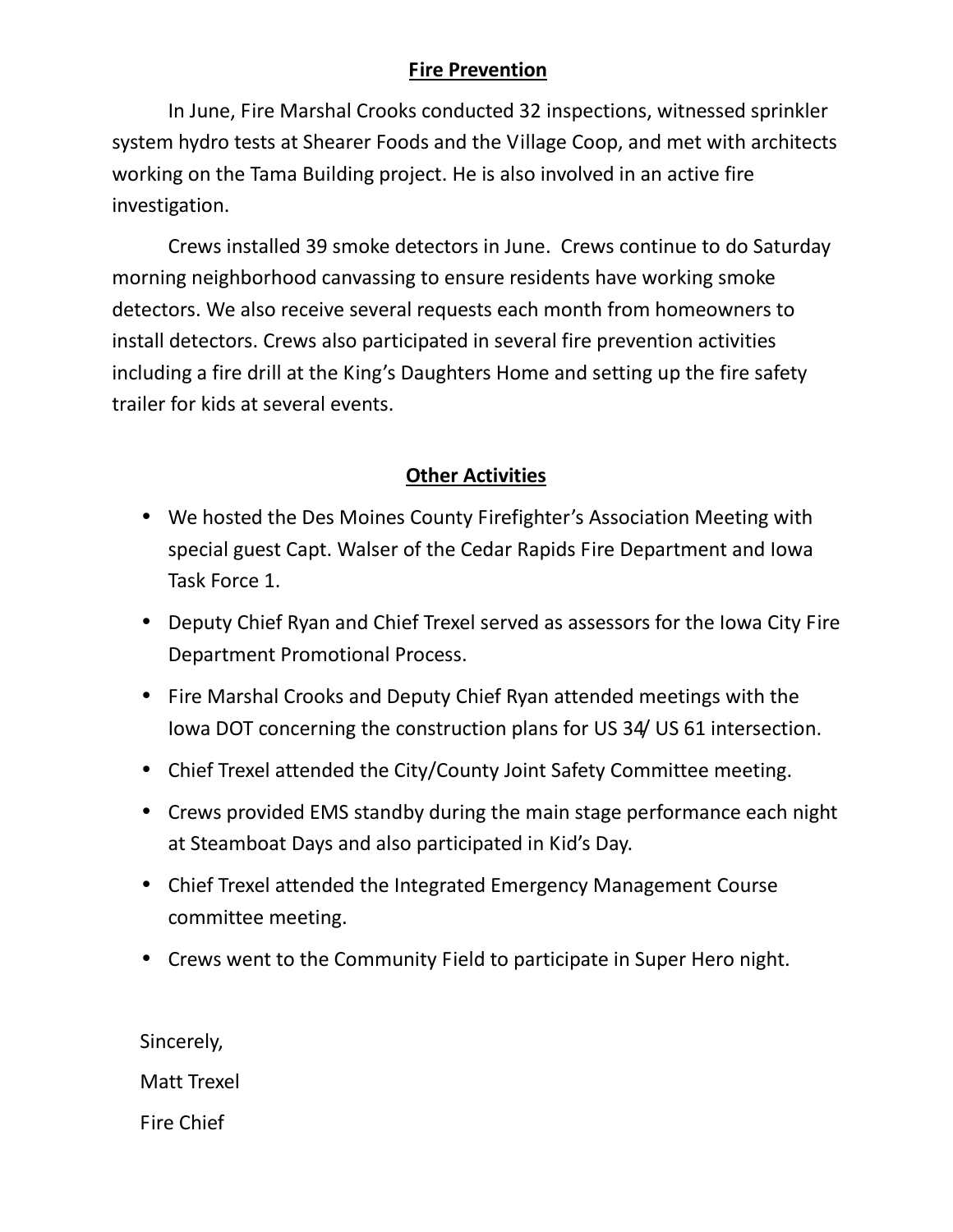**Incident Type Report June 2015** 



### **Responses By District June 2015**